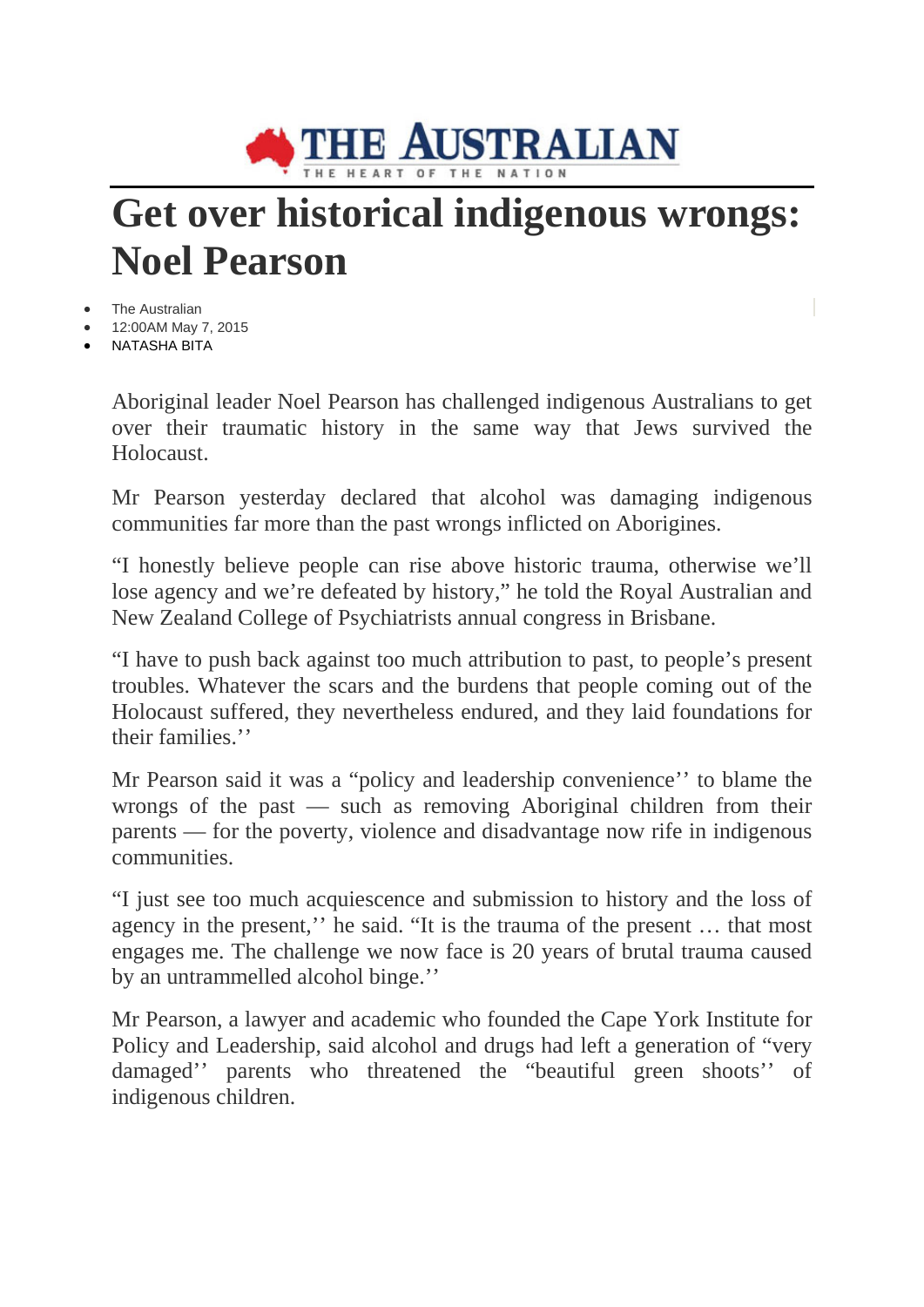"The parents of the children at school now are very damaged,'' he said. "We have cycles of offending and abuse of children and it's hard to see how we are going to break the cycles.''

Mr Pearson condemned the decision 30 years ago by Queensland's Bjelke-Petersen government to open an alcohol canteen in the remote Cape York community of Aurukun, against the protests of the community's women and elders.

"The community received millions of dollars worth of unemployment benefits and the canteen was the means to convert those benefits into local government (revenue),'' he said. "Literally the kidneys and livers and bodies of the Wik people became a means of laundering commonwealth funds into operational funds for local government.''

Mr Pearson said indigenous people needed jobs and ambition to lift themselves out of poverty and disadvantage. However, he added, " the minute a black person shows a sign of accumulating wealth, there'll be more controversy over that than anyone else owning a Mercedes".

"It makes it very hard for people to progress and we end up in a situation where our young people are equivocal about whether they should be materialistic and whether they should work and be paid for it, or be consultants, or pursue professions,'' he said.

Mr Pearson said "lower-class people'' were told it was somehow selfish to act in self-interest. "Yet the rest of us wake up every morning with selfinterest right under our noses,'' he said.

"It is the liberal idea of self-interest … and the jealous pursuit of something better for themselves and their children that is the engine of development. We want something better for ourselves and our children, but when it comes to the disadvantaged we think the right policy is charity and that we have to save them.''

Mr Pearson said welfare dependence had created an industry of white workers to service indigenous people trapped on the dole. "We now have multinational corporations that deliver work-for-the-dole programs in remote communities, painting rocks,'' he said. "We've constructed a major industry out of indigenous disadvantage. Australia spent \$33 billion last year in the name of indigenous people … yet the results are the poorest you can imagine.''